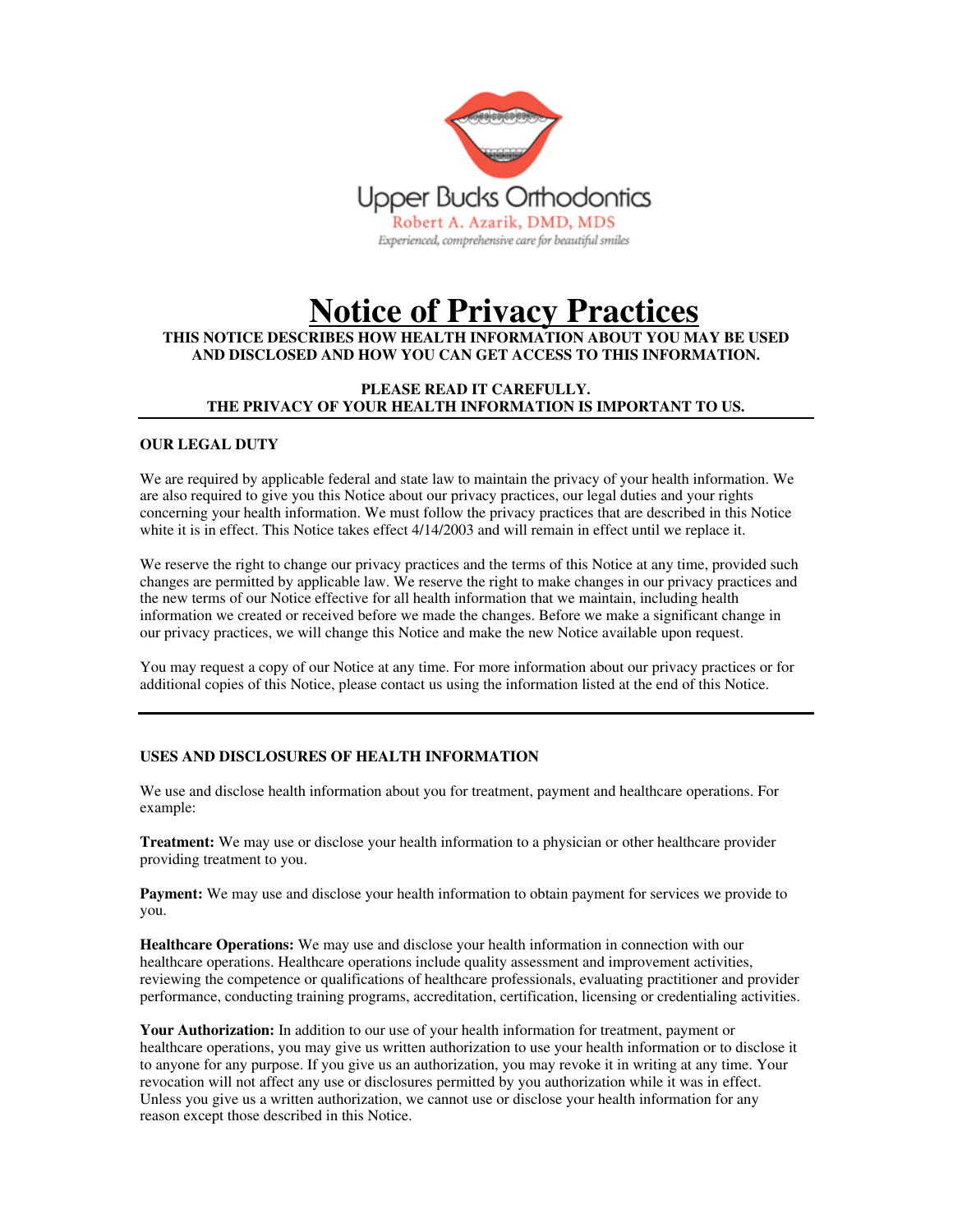**To Your Family and Friends:** We must disclose your health information to you, as described in the Patient Rights section of this Notice. We may disclose your health information to a family member, friend or other person to the extent necessary to help with your healthcare or with payment for your healthcare but only if you agree that we may do so.

**Persons Involved In Care:** We may use or disclose health information to notify, or assist in the notification of (including identifying or locating) a family member, your personal representative or another person responsible for your care, of your location, your general condition or death. If you are present, then prior to use or disclosure of your health information, we will provide you with an opportunity to object to such uses or disclosures. In the event of y our incapacity or emergency circumstances, we will disclose health information based on a determination using our professional judgment disclosing only health information this is directly relevant to the person's involvement in your healthcare. We will also use our professional judgment and our experience with common practice to make reasonable inferences of your best interest in allowing a person to pick up filled prescriptions, medical supplies, x-rays or other similar forms of health information.

**Marketing Health-Related Services:** We will not use your health information for marketing communications without your written authorization.

**Required by Law:** We may use or disclose your health information when we are required to do so by law.

**Abuse or Neglect:** We may disclose y our health information to appropriate authorities if we reasonably believe that you are a possible victim of abuse, neglect or domestic violence or the possible victim of other crimes. We may disclose your health information to the extent necessary to avert a serious threat to your health or safety of the health or safety of others.

**National Security:** We may disclose to military authorities the health information of Armed Forces personnel under certain circumstances. We may disclose to authorized federal officials health information required for lawful intelligence, counterintelligence and other national security activities. We may disclose to correctional institution or law enforcement official having lawful custody or protected health information of inmate or patient under certain circumstances.

**Appointment Reminders:** We may use or disclose your health information to provide you with appointment reminders (such as voicemail messages, postcards or letters).

#### **PATIENT RIGHTS**

**Access:** You have the right to look at or get copies of your health information, with limited exceptions. You may request that we provide copies in a format other than photocopies. We will use the format you request unless we cannot practicably do so. (You must make a request in writing to obtain access to your health information. You may obtain a form to request access by using the contact information listed at the end of this Notice. We will charge you a reasonable cost-based fee for expenses such as copies and staff time. You may also request access by sending us a letter to the address at the end of this Notice. If you request copies, we will charge you \$0.50 for each page, \$10.00 per hour for staff time to locate and copy your health information and postage if you want the copies mailed to you. If you request an alternative format, we will charge a cost-based fee for providing your health information in that format. If you prefer, we will prepare a summary or an explanation of your health information for a fee. Contact us using the information listed at the end of this Notice for a full explanation of our fee structure.)

**Disclosure Accounting:** You have the right to receive a list of instances in which we, or our business associates disclosed your health information for purposes other than treatment, payment, healthcare operations and certain other activities, for the last 6 years but not before April 14, 2003. If you request this accounting more than once in a 12-month period, we may charge you a reasonable, cost-based fee for responding to these additional requests.

**Restriction:** You have the right to request that we place additional restrictions on our u se or disclosure of your health information. We are not required to agree to these restrictions, but if we do, we will abide by our agreement (except in an emergency).